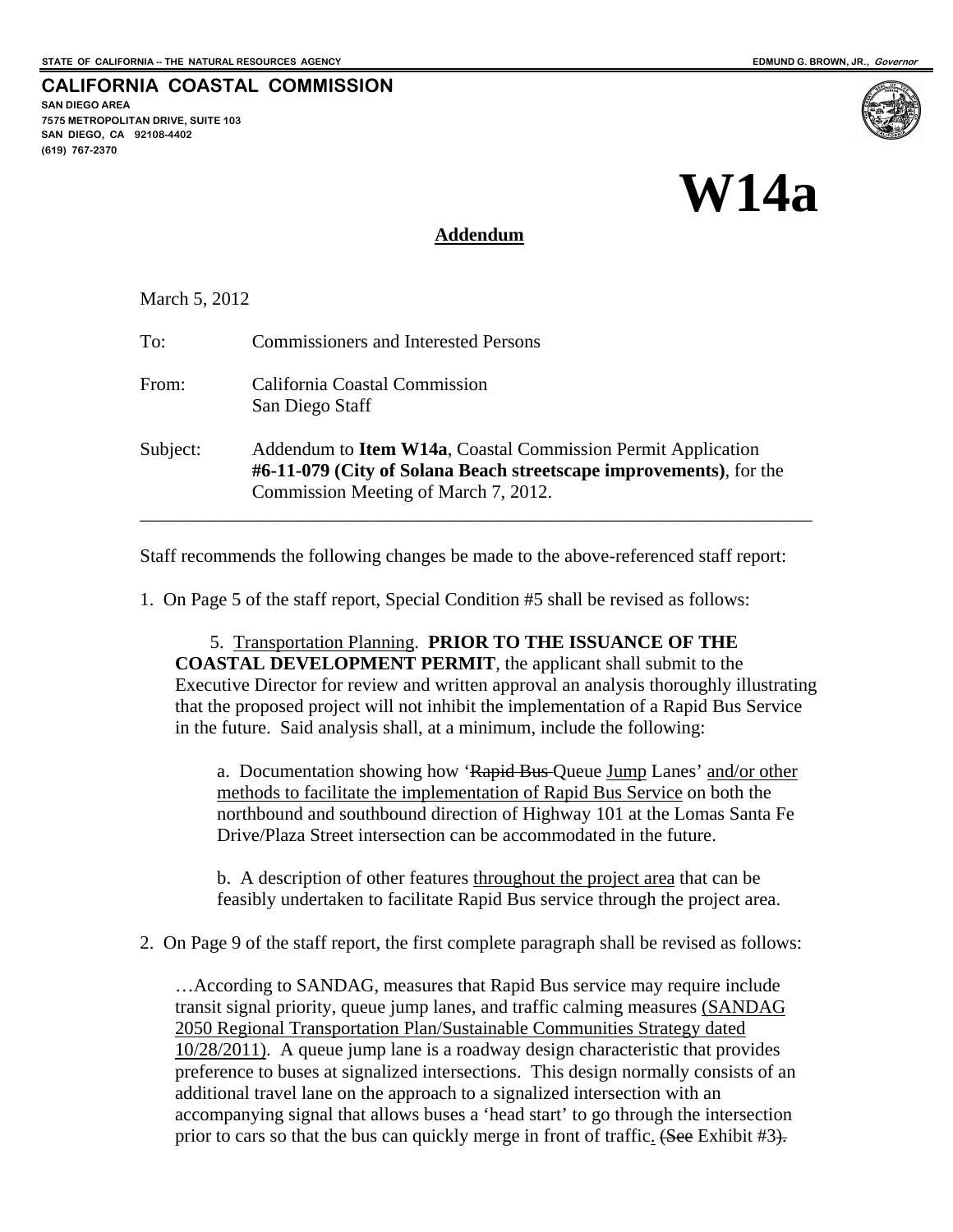illustrates some possible examples of queue jump lanes. However, queue jump lanes are site specific and can take various forms.

3. On Page 9 of the staff report, the second complete paragraph shall be revised as follows:

In order to ensure that the proposed project maintains and enhances public access to the coast by facilitating the provision of the Rapid Bus service in the future, Special Condition #5 requires that the applicant submit an analysis for review and approval of the Executive Director showing that north and southbound Rapid Bus queue jump lanes and/or other methods to facilitate the implementation of Rapid Bus Service through the primary intersection in the project area at Lomas Santa Fe Drive/Plaza Street and other Rapid Bus service features throughout the project area will still be feasible following the construction of the proposed development.

4. The heading on Exhibit #3 shall reflect the following changes:

Queue Jump Lane Examples

(G:\San Diego\Reports\2011\6-11-079 Hwy 101 Street Improvements Addendum.doc)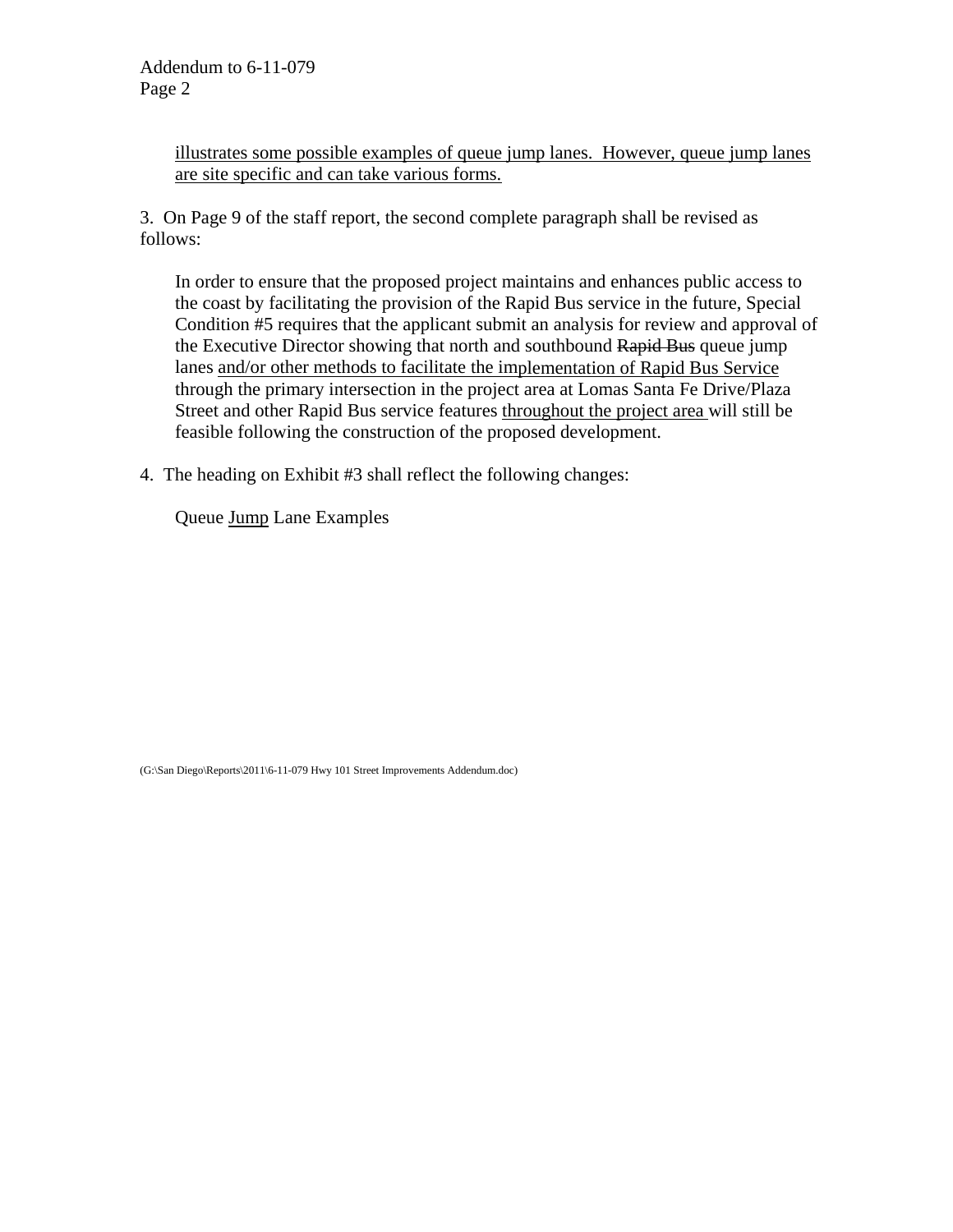#### **CALIFORNIA COASTAL COMMISSION**

**SAN DIEGO AREA 7575 METROPOLITAN DRIVE, SUITE 103 SAN DIEGO, CA 92108-4421 (619) 767-2370**

**W14a** 

Filed: October 24, 2011 49th Day: December 12, 2011 180th Day: April 21, 2012 Staff: E.Stevens-SD Staff Report: February 23, 2012 Hearing Date: March 7, 2012

#### REGULAR CALENDAR STAFF REPORT AND PRELIMINARY RECOMMENDATION

Application No.: 6-11-079

| Applicant:   | City of Solana Beach                                                                                                                                                                                                                                                                                                                                                                                                                              | Agent: Mo Sammak                                                                                                                                                                                                                                                                                                                                                                                                                      |  |
|--------------|---------------------------------------------------------------------------------------------------------------------------------------------------------------------------------------------------------------------------------------------------------------------------------------------------------------------------------------------------------------------------------------------------------------------------------------------------|---------------------------------------------------------------------------------------------------------------------------------------------------------------------------------------------------------------------------------------------------------------------------------------------------------------------------------------------------------------------------------------------------------------------------------------|--|
| Description: | Construction of approximately 0.9 mile of streetscape improvements;<br>features include drainage improvements built to low-impact development<br>guidelines, provision of 27 additional public parking spaces,<br>improvements to bicycle and pedestrian amenities, installation of drought<br>tolerant and non-invasive trees and landscaping, and traffic calming<br>measures (including two new traffic lights and four pedestrian crossings). |                                                                                                                                                                                                                                                                                                                                                                                                                                       |  |
| Site:        | North and South Highway 101 (From approximately 1,000 ft. south of<br>Dahlia Drive to Cliff Street), Solana Beach (San Diego County)                                                                                                                                                                                                                                                                                                              |                                                                                                                                                                                                                                                                                                                                                                                                                                       |  |
|              | 6/30/2011                                                                                                                                                                                                                                                                                                                                                                                                                                         | Substantive File Documents: City of Solana Beach Draft Land Use Plan; Certified<br>County of San Diego Local Coastal Program; CDP No. 6-03-14/Linear<br>Park; CDP No. 6-05-40-A2/Distillery Lot; CDP No. A-6-DMR-04-<br>024/Del Mar Parking Meters; Draft Plans received 10/24/2011; SANDAG<br>2050 Regional Transportation Plan/Sustainable Communities Strategy<br>dated 10/28/2011; 2050 RTP Commission staff comment letter dated |  |

#### STAFF NOTES:

l

Summary of Staff's Preliminary Recommendation: Staff is recommending approval of the proposed streetscape improvements with conditions requiring the use of Best Management Practices which address runoff from the site, a sign plan condition which enhances the visual quality of the site, a landscaping plan which incorporates the use of native, drought-tolerant or non-invasive landscaping, final plans which detail public parking restrictions, and an analysis showing how the project is compatible with the planned regional Rapid Bus service for this area. The proposed development will improve this portion of Highway 101, resulting in reduced environmental impacts and enhanced public access, visual resources, and alternative transit options. With the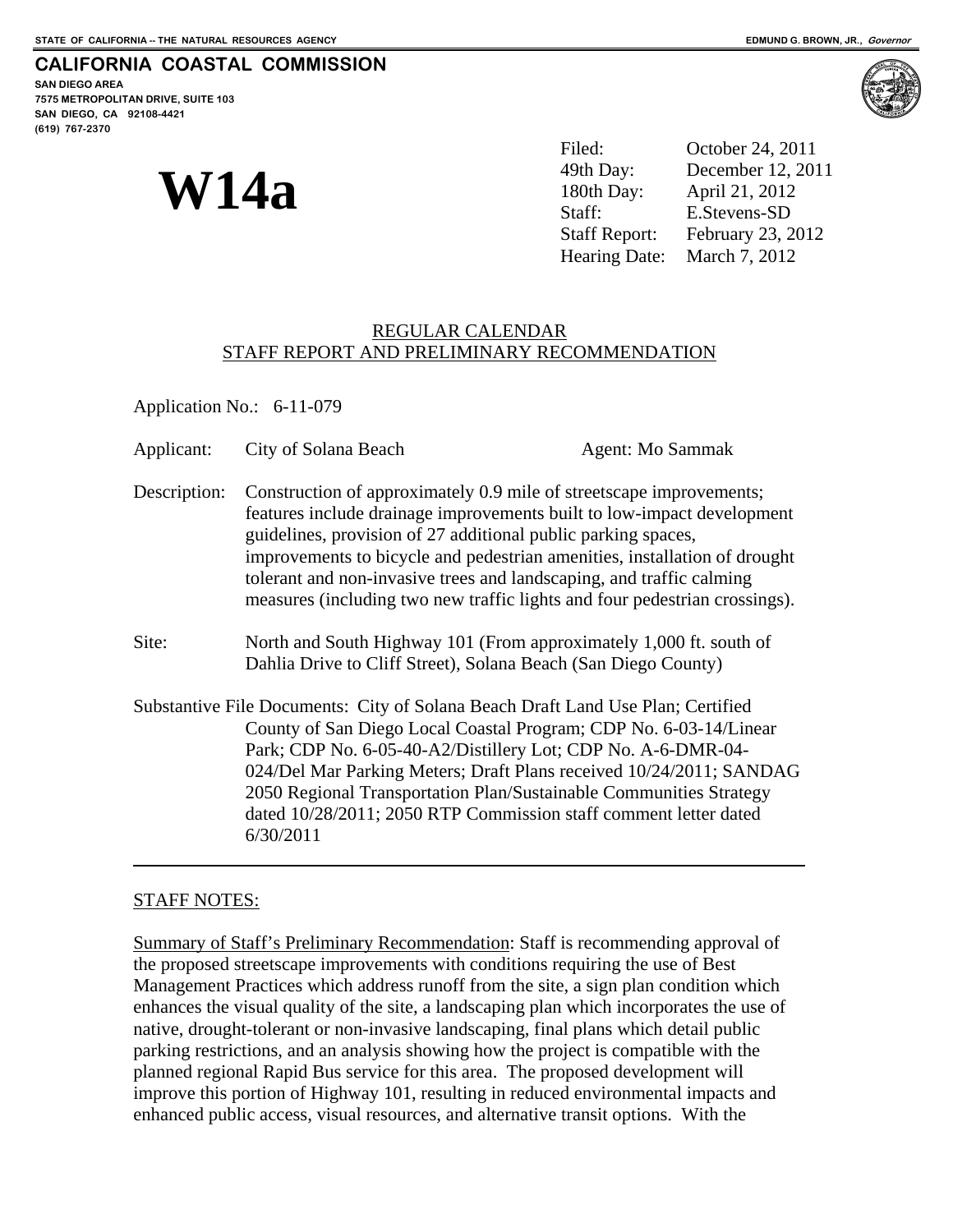attached conditions, the proposed development can be found consistent with all applicable Chapter 3 policies of the Coastal Act.

Standard of Review: Chapter 3 policies of the Coastal Act.

#### I. PRELIMINARY STAFF RECOMMENDATION:

 $\overline{a}$ 

The staff recommends the Commission adopt the following resolution:

#### **MOTION:** *I move that the Commission approve Coastal Development Permit No. 6-11-079 pursuant to the staff recommendation.*

#### **STAFF RECOMMENDATION OF APPROVAL:**

Staff recommends a **YES** vote. Passage of this motion will result in approval of the permit as conditioned and adoption of the following resolution and findings. The motion passes only by affirmative vote of a majority of the Commissioners present.

#### **RESOLUTION TO APPROVE THE PERMIT:**

The Commission hereby approves a coastal development permit for the proposed development and adopts the findings set forth below on grounds that the development as conditioned will be in conformity with the policies of Chapter 3 of the Coastal Act and will not prejudice the ability of the local government having jurisdiction over the area to prepare a Local Coastal Program conforming to the provisions of Chapter 3. Approval of the permit complies with the California Environmental Quality Act because either 1) feasible mitigation measures and/or alternatives have been incorporated to substantially lessen any significant adverse effects of the development on the environment, or 2) there are no further feasible mitigation measures or alternatives that would substantially lessen any significant adverse impacts of the development on the environment.

II. Standard Conditions.

See attached page.

#### III. Special Conditions.

The permit is subject to the following conditions:

#### 1. Final Plans. **PRIOR TO THE ISSUANCE OF THE COASTAL**

**DEVELOPMENT PERMIT**, the applicant shall submit final plans for the proposed streetscape improvements. The final plans shall be in substantial conformance with the plans submitted with this application by Nasland Engineering received 10/24/2011 and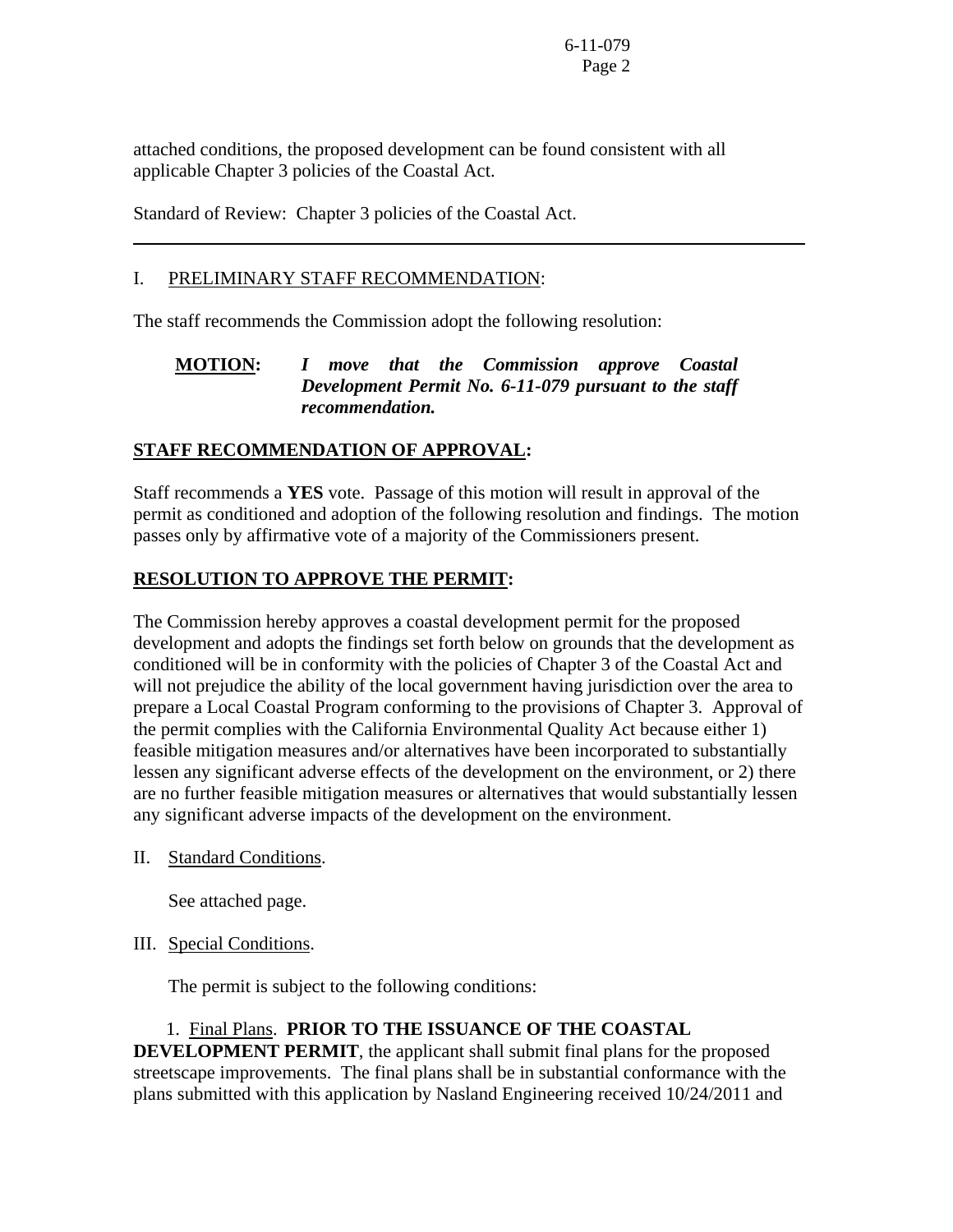shall be subject to the review and written approval of the Executive Director. The final plans shall include the following:

a. A minimum of twenty (20) public parking spaces nearest to Plaza Street on Highway 101 shall have a 4 hour time limit in effect between the hours of 6 a.m. and 7 p.m., except on Sundays and state-sanctioned holidays when they will not be timerestricted and the remaining public parking spaces within the project area will have a 2 hour time limit in effect between the hours of 6 a.m. and 7 p.m., except on Sundays and state-sanctioned holidays when they will not be time-restricted.

The permittee shall undertake the development in accordance with the approved final streetscape improvement plans. Any proposed changes to the approved final plans shall be reported to the Executive Director. No changes to the approved final plans shall occur without a Coastal Commission approved amendment to this coastal development permit amendment unless the Executive Director determines that no additional amendment is legally required.

 2. Final Landscape Plans. **PRIOR TO ISSUANCE OF THE COASTAL DEVELOPMENT PERMIT**, the applicant shall submit to the Executive Director for review and written approval, a detailed final landscape plan for the proposed development. The final landscape plan shall include the following:

- a. A plan showing the type, size, extent and location of all proposed vegetation and any necessary irrigation. The minimum tree size at installation for at least 33 of the new median trees shall be a 24 inch box.
- b. Only drought tolerant native or non-invasive plant materials may be planted throughout the project site. No plant species listed as problematic and/or invasive by the California Native Plant Society, the California Invasive Plant Council, or as may be identified from time to time by the State of California shall be employed or allowed to naturalize or persist on the site. No plant species listed as 'noxious weed' by the State of California or the U.S. Federal Government shall be planted within the property.
- c. Low-flow efficient irrigation systems shall be utilized. Any irrigation system shall be designed with drip lines, where feasible; check valves at low points to reduce excess drainage; automatic controllers; rainy weather shut off controls; and, if rotor heads are used, minimal head coverage overlap.

The permittee shall undertake the development in accordance with the approved final landscape plans. Any proposed changes to the approved final plans shall be reported to the Executive Director. No changes to the approved final plans shall occur without a Coastal Commission approved amendment to this coastal development permit unless the Executive Director determines that no amendment is legally required.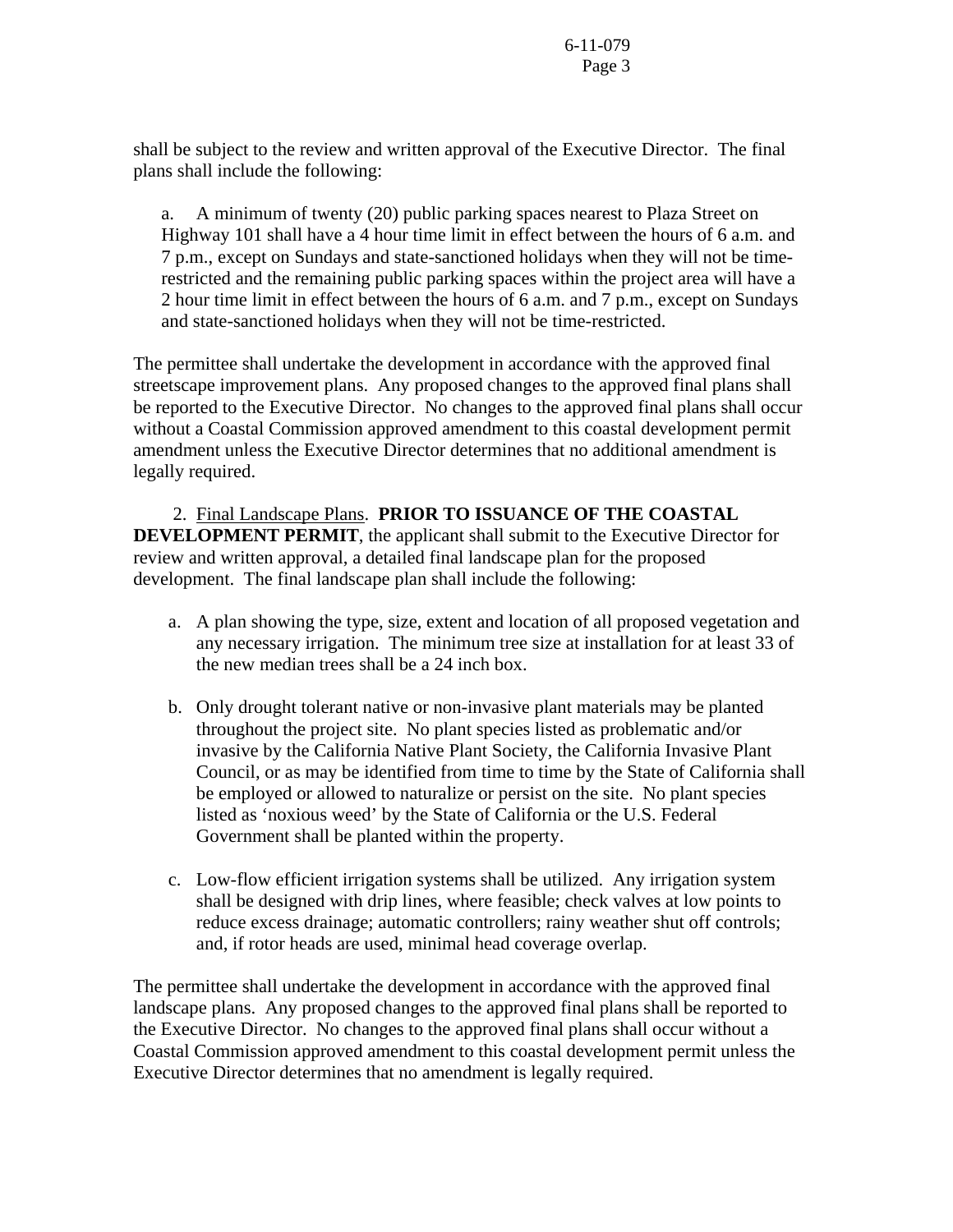3. Runoff Control Plans. **PRIOR TO ISSUANCE OF THE COASTAL DEVELOPMENT PERMIT**, the applicant shall submit to the Executive Director for review and written approval, a runoff control plan prepared by a licensed engineer that incorporates Best Management Practices (BMPs), designed to reduce both the volume and pollutant load of runoff from the proposed development to the maximum extent practicable. The plan shall be in conformance with the following requirements:

- a. Opportunities for directing runoff to permeable spaces for infiltration shall be utilized to the maximum extent practicable. Where this is infeasible, maintain post-development peak runoff rate and average volume at levels that are similar to pre-development levels.
- c. Appropriate site design, source control and treatment control BMPs shall be implemented to minimize the amount of polluted runoff from all surfaces and activities on the development site.
- d. If the applicant uses post-construction structural BMPs (or suites of BMPs), they should be designed to treat, infiltrate or filter the amount of storm water runoff produced by all storms up to and including the 85th percentile, 24-hour storm event for volume-based BMPs, and/or the 85th percentile, 1-hour storm event, with an appropriate safety factor (i.e., 2 or greater), for flow-based BMPs.
- e. Animal waste bag dispensers accompanied by signage which encourages users to dispose of animal waste in proper receptacles shall be provided and regularly stocked. Covered trash receptacles and cigarette butt disposal receptacles shall be included.

The permittee shall undertake the development in accordance with the approved final plans. Any proposed changes to the approved final plans shall be reported to the Executive Director. No changes to the approved final plans shall occur without a Coastal Commission approved amendment to this coastal development permit unless the Executive Director determines that no amendment is legally required.

### 4. Sign Program. **PRIOR TO THE ISSUANCE OF THE COASTAL**

**DEVELOPMENT PERMIT**, the applicant shall submit plans for a comprehensive sign program, documenting all signage proposed for the development site. The comprehensive sign program plans shall be subject to the review and written approval of the Executive Director. These plans shall include the following:

- a. No commercial or other advertising shall be permitted.
- b. Signage will not adversely impact coastal views at the intersection of Lomas Santa Fe Drive/Plaza Street.
- c. Roof or tall freestanding pole signs shall not be permitted and monument signs shall not exceed eight feet in height.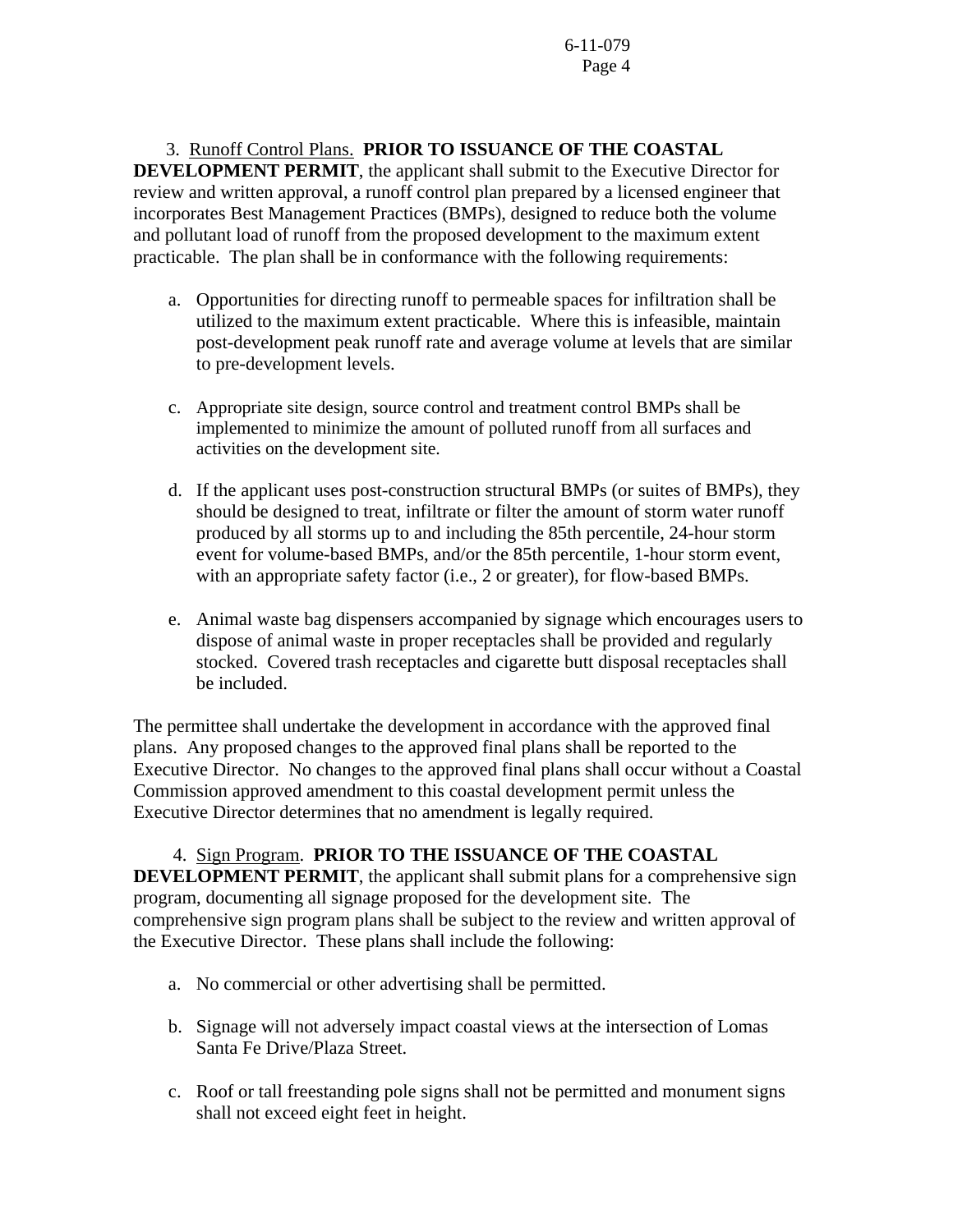The permittee shall undertake development in accordance with the approved final sign plans. Any proposed changes to the approved final sign plans shall be reported to the Executive Director. No changes to the approved final plans shall occur without an amendment to this coastal development permit unless the Executive Director determines that no amendment is legally required.

5. Transportation Planning. **PRIOR TO THE ISSUANCE OF THE COASTAL DEVELOPMENT PERMIT**, the applicant shall submit to the Executive Director for review and written approval an analysis thoroughly illustrating that the proposed project will not inhibit the implementation of a Rapid Bus Service in the future. Said analysis shall, at a minimum, include the following:

- a. Documentation showing how 'Rapid Bus Queue Lanes' on both the northbound and southbound direction of Highway 101 at the Lomas Santa Fe Drive/Plaza Street intersection can be accommodated in the future.
- b. A description of other features that can be feasibly undertaken to facilitate Rapid Bus service through the project area.

#### IV. Findings and Declarations.

The Commission finds and declares as follows:

 1. Detailed Project Description. The proposed development involves the construction of approximately 0.9 mile of streetscape improvements on north and southbound Highway 101 from approximately 1,000 feet south of Dahlia Drive to Cliff Street in the City of Solana Beach. The location of the proposed project is parallel to and within two blocks of the beach and bisects Lomas Santa Fe Drive, a road which leads into Fletcher Cove, the City's primary beach access point. The southern boundary of the proposed development is parallel to the Seascape Surf public beach access stairs and the northern boundary of the proposed development is parallel to the Tide Beach park public beach access stairs (See Exhibit #1). The proposed project is intended to improve circulation for alternative transit, bicyclists, and pedestrians. In addition to the intended transportation improvements, the proposed project features drainage improvements built to low-impact development guidelines, which attempt to capture rainwater, slow down runoff, enhance infiltration, and filter out runoff pollutants. The project also includes extensive landscaping, aesthetic improvements, and the relocation/replacement of underground wet and dry utilities. A major aspect of the proposed project is to shift the existing median to the east in order to allow for a wider sidewalk and diagonal parking along the west side of Highway 101.

The project includes improvements that will enhance parking, bicycle and pedestrian resources in the area. Through the use of diagonal parking spaces, the streetscape improvements will increase the number of public parking spaces from 77 to 104. In addition, the project maintains a consistent class II bike lane on the northbound side of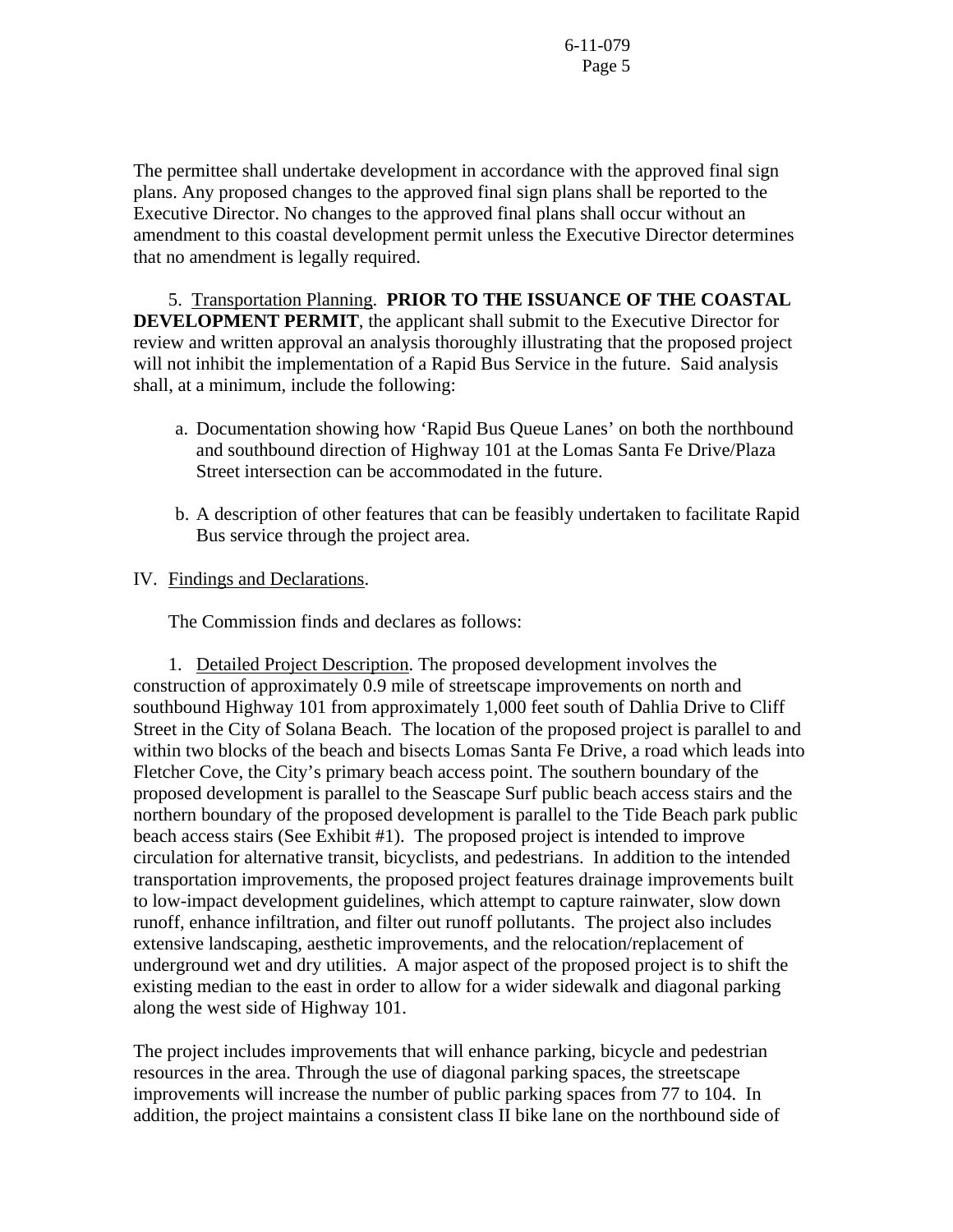Highway 101 and provides an extra wide shared lane on the outside of the southbound side of Highway 101 identified with "sharrows" (markings on the street depicting a bicycle and two chevrons which give notice to automobile operators that cyclists may use a portion of the lane) which accommodates automobile traffic, cyclists and the diagonal parking. In addition, the entirety of Solana Beach is served by the existing Coastal Rail Trail (CDP No. 6-03-14), a multi-use north and southbound class I path for cyclists and pedestrians along the east side of Highway 101, and thus, in combination with the proposed improvements, this area will be sufficiently accommodating for cyclists. Finally, the proposed project will create wider sidewalks, improve all walkways and curb ramps to comply with ADA standards, and will provide four new pedestrian crosswalks and two additional traffic signals.

The project site is located within the City of Solana Beach, which does not have a certified Local Coastal Program (LCP). Therefore, the Commission still has permitissuing authority throughout the City's coastal zone and Chapter 3 of the Coastal Act serves as the standard of review.

 2. Public Access/Recreation. The following Coastal Act policies relate to the proposed coastal development permit request:

#### Section 30210

 In carrying out the requirements of Section 4 of Article X of the California Constitution, maximum access, which shall be conspicuously posted, and recreational opportunities shall be provided for all the people consistent with public safety needs and the need to protect public rights, rights of private property owners, and natural resource areas from overuse.

#### Section 30211

 Development shall not interfere with the public's right of access to the sea where acquired through use or legislative authorization, including, but not limited to, the use of dry sand and rocky coastal beaches to the first line of terrestrial vegetation.

#### Section 30212

 (a) Public access from the nearest public roadway to the shoreline and along the coast shall be provided in new development projects except where: (1) it is inconsistent with public safety, military security needs, or the protection of fragile coastal resources, (2) adequate access exists nearby, or, ....

#### Section 30212.5

 Wherever appropriate and feasible, public facilities, including parking areas or facilities, shall be distributed throughout an area so as to mitigate against the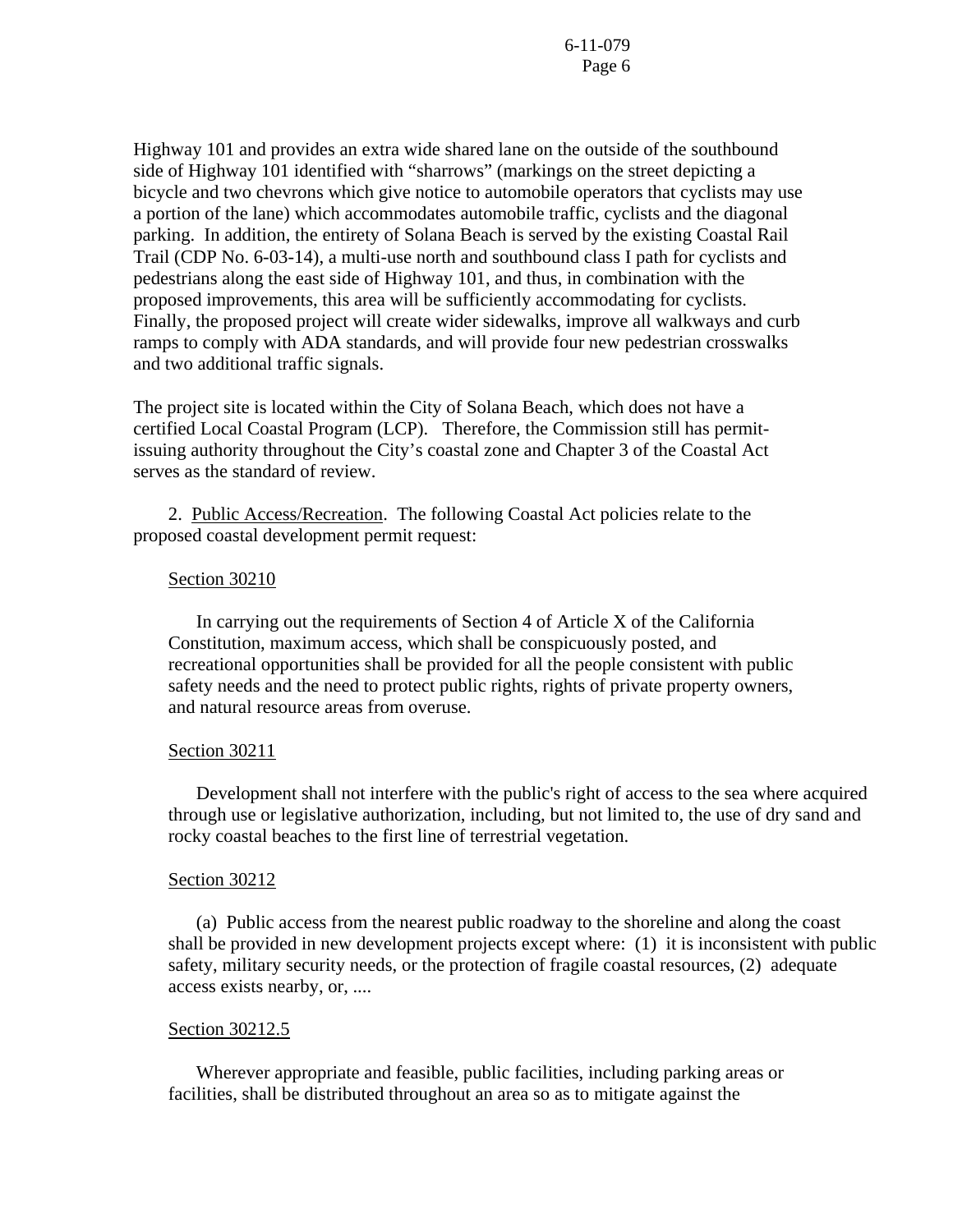impacts, social and otherwise, of overcrowding or overuse by the public of any single area.

#### Section 30213

 Lower cost visitor and recreational facilities shall be protected, encouraged, and, where feasible, provided. Developments providing public recreational opportunities are preferred.

#### Section 30223

 Upland areas necessary to support coastal recreational uses shall be reserved for such uses, where feasible.

#### Section 30252

 The location and amount of new development should maintain and enhance public access to the coast by (1) facilitating the provision or extension of transit service, (2) providing commercial facilities within or adjoining residential development or in other areas that will minimize the use of coastal access roads, (3) providing nonautomobile circulation within the development, (4) providing adequate parking facilities or providing substitute means of serving the development with public transportation, (5) assuring the potential for public transit for high intensity uses such as high-rise office buildings, and by (6) assuring that the recreational needs of new residents will not overload nearby coastal recreation areas by correlating the amount of development with local park acquisition and development plans with the provision of onsite recreational facilities to serve the new development.

The proposed project is designed to improve public parking availability and to enhance public access to visitor serving commercial areas within the project area. Through diagonal striping, public parking will be increased from 77 public parking spots to 104 public parking spots, an increase of 27 new spaces. The existing 77 public parking spaces are all subject to one of the three following variations of a 2 hour time restriction: 2 HOUR, 2 HOUR 9 AM TO 5 PM, or 2 HOUR 9 AM TO 5 PM EXCEPT SUNDAYS. The City indicates that these time restrictions have been in place since before the City incorporated in 1986. The City states that the timed parking is necessary to encourage turnover, which better serves local businesses. Additionally, many of the existing commercial developments within the project area were constructed prior to the incorporation of the City of Solana Beach and fail to meet the City's current parking standards and the City believes that timed parking is also necessary to discourage employees of the nearby business from using the public parking spaces, thus increasing turnover. However, many of the parking spaces within the project area are close enough (within two blocks) to the Fletcher Cove public beach access and the beach access at the northern and southern limits of the project that they likely function as beach parking, thereby providing maximum public access to the coast.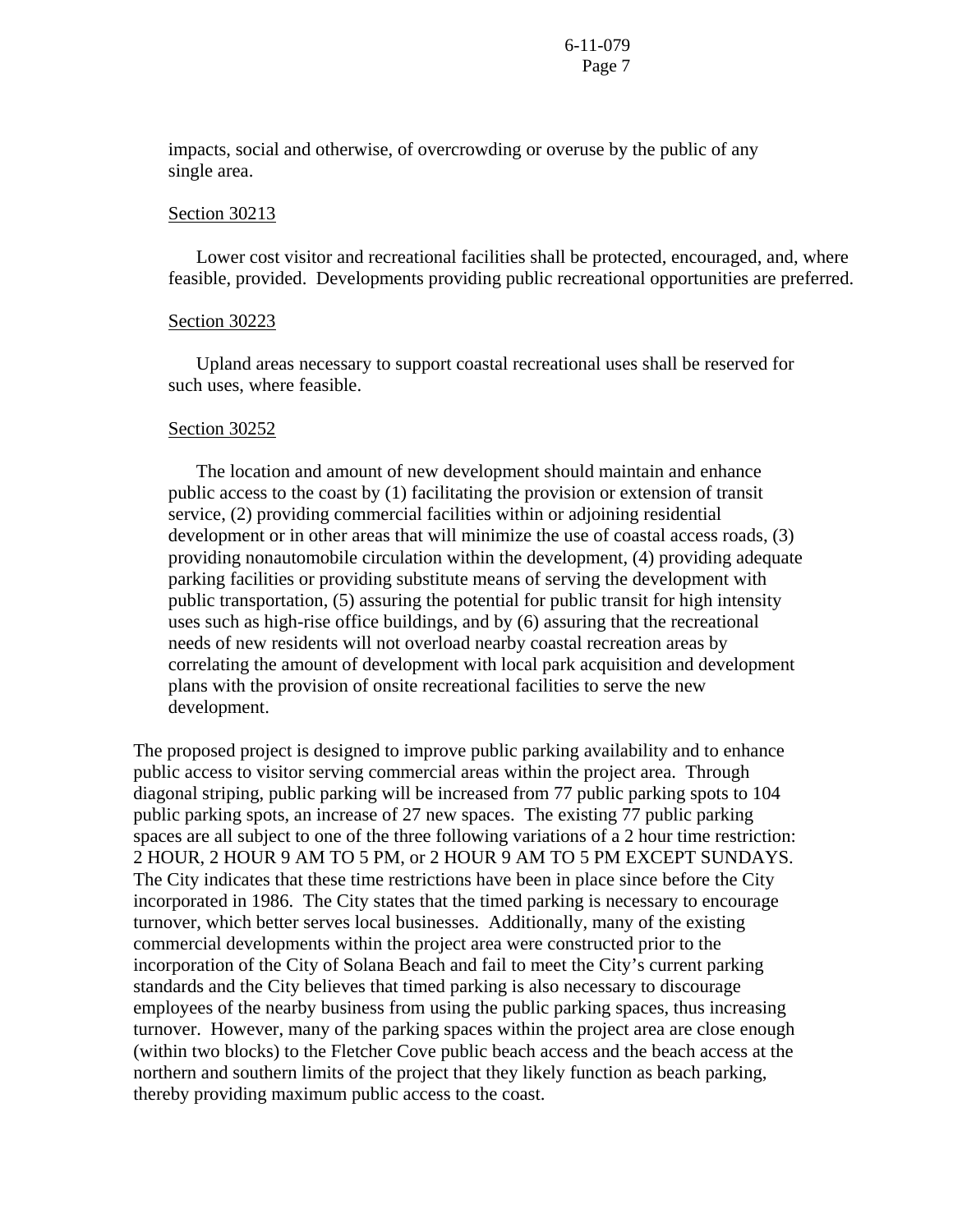The Commission finds that four hour parking is required in the project area to ensure that the public has maximum access to the coast, which includes allowing sufficient time for the public to visit the nearby Fletcher Cove and to access the visitor serving commercial amenities. Thus, in order to park for a longer time period, two hour parking limits will likely result in members of the public to park in the Fletcher Cove beach parking lot or other nearby locations without two hour time restrictions that are the main reservoir for beach users and are highly impacted during prime beach times. The Commission has historically found that in beach impact areas, a minimum 4 hour time limit is necessary to serve the beach-going public (See CDP #A-6-DMR-04-024/Del Mar Parking Meters). Therefore, Special Condition #1 requires the submission of final plans showing that the 20 parking spaces within the project area nearest to the Fletcher Cove (~20% of the available spaces) will be restricted to a minimum of 4 hours and will have no parking restrictions 6 days a week from 7 PM to 6 AM and all day on Sundays and holidays.

The northern end of the project area is located close to the Tide Beach Park public beach access; however, the City reports that unrestricted street parking is not highly impacted in the vicinity. The southern end of the project area is located near to the Seascape Surf public beach access; however, there are currently two public parking lots adjacent to the Seascape Surf public beach access with a total of 68 unrestricted public parking spaces and available unrestricted street parking in the area. Therefore, beach parking is not as highly impacted in these areas and at this time it is not necessary to mandate that 4 hour parking be available along Highway 101 within the project area near the Tide Beach Park public beach access or the Seascape Surf public beach access. However, Special Condition  $#1$  does require that all of the remaining spaces within the project area ( $\sim 80\%$ ) of the available spaces) be restricted to a minimum of 2 hours and have no parking restrictions 6 days a week from 7 PM to 6 AM and all day on Sundays and holidays. The minimum 2 hour parking time limit for the remaining parking spaces in the project area will make parking rules easier to understand as compared to the current variety of restrictions; and will allow the public time to use the beach, go shopping and go out to lunch or dinner in the evenings, on Sundays, and on holidays.

Within the project area there are currently three northbound bus stop and three southbound bus stops. One of the northbound bus stops currently has a bus pull out area. The project proposes to keep the same number of bus stops in both directions and to enhance the southbound bus stops through the addition of bus pull out areas as shown on the construction plans, which indicate bus areas will be provided outside the traveled lanes near Plaza Street and near Dahlia Drive. Under the current proposal, in the northbound direction, the eastern most vehicle travel lane, the bike lane and the concrete curb and gutter will remain in place. Therefore, no changes are proposed to the bus stops on the east side of Highway 101 in the northbound direction. Additionally the Coaster and the Amtrak both stop at the Solana Beach Transit Center directly adjacent to the project area. The proposed project is designed to promote non-automobile forms of transportation by taking measures to reduce traffic speed, by standardizing the southbound bike lane and by increasing the number of bus stops, stop lights, and crosswalks within the project area. However, pursuant to section 30252, it is important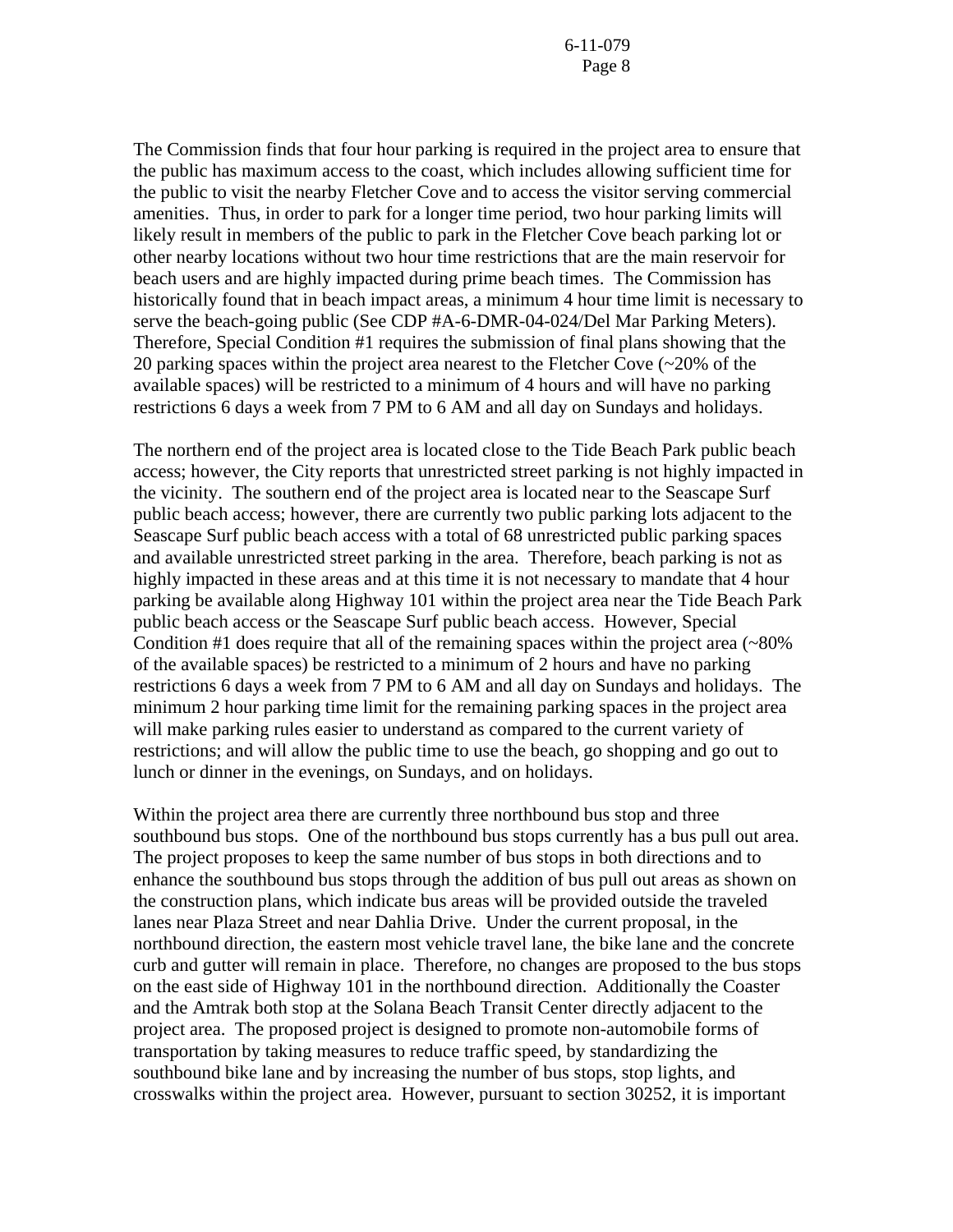that the location and amount of new development maintains and enhances public access to the coast by facilitating the provision or extension of transit service.

The San Diego Association of Governments (SANDAG) has recently adopted the 2050 Regional Transportation Plan (RTP), which is a general plan for the San Diego region's transportation system over the next 40 years. One aspect of the public transit network improvements included in the RTP is the development of a system of Rapid Bus services in key arterial corridors to supplement local bus services (See Exhibit #2). The RTP identifies Highway 101, through the project area, as a key arterial corridor that would be well served by Rapid Bus service. According to SANDAG, measures that Rapid Bus service may require include transit signal priority, queue jump lanes, and traffic calming measures. A queue jump lane is a roadway design characteristic that provides preference to buses at signalized intersections. This design normally consists of an additional travel lane on the approach to a signalized intersection with an accompanying signal that allows buses a 'head start' to go through the intersection prior to cars so that the bus can quickly merge in front of traffic (See Exhibit #3).

Although the 2050 RTP envisions an implementation of the Rapid Bus service for 2035, following completion of the majority of proposed Interstate 5 freeway improvements, Commission staff has consistently taken the position that the timing of mass transit projects should be accelerated. The Rapid Bus service route along Highway 101 is still in its very early planning stages and it is unknown what measures will need to be implemented within the project area to accommodate it. In order to ensure that the proposed project maintains and enhances public access to the coast by facilitating the provision of the Rapid Bus service in the future, Special Condition #5 requires that the applicant submit an analysis for review and approval of the Executive Director showing that north and southbound Rapid Bus queue jump lanes through the primary intersection in the project area at Lomas Santa Fe Drive/Plaza Street and other Rapid Bus service features will still be feasible following the construction of the proposed development.

With special conditions that require 4 hour parking near Fletcher Cove and unrestricted parking on Sundays and holidays and an analysis showing that this project will facilitate the provision of the Rapid Bus service in the future, the proposed project, designed to maximize and protect access and recreational opportunities, is consistent with the public access and recreational policies of the Coastal Act.

3. Landscaping/Water Quality. The following Coastal Act policies relate to the proposed coastal development permit request:

#### Section 30231

 The biological productivity and the quality of coastal waters, streams, wetlands, estuaries, and lakes appropriate to maintain optimum populations of marine organisms and for the protection of human health shall be maintained and, where feasible, restored through, among other means, minimizing adverse effects of waste water discharges and entrainment, controlling runoff, preventing depletion of ground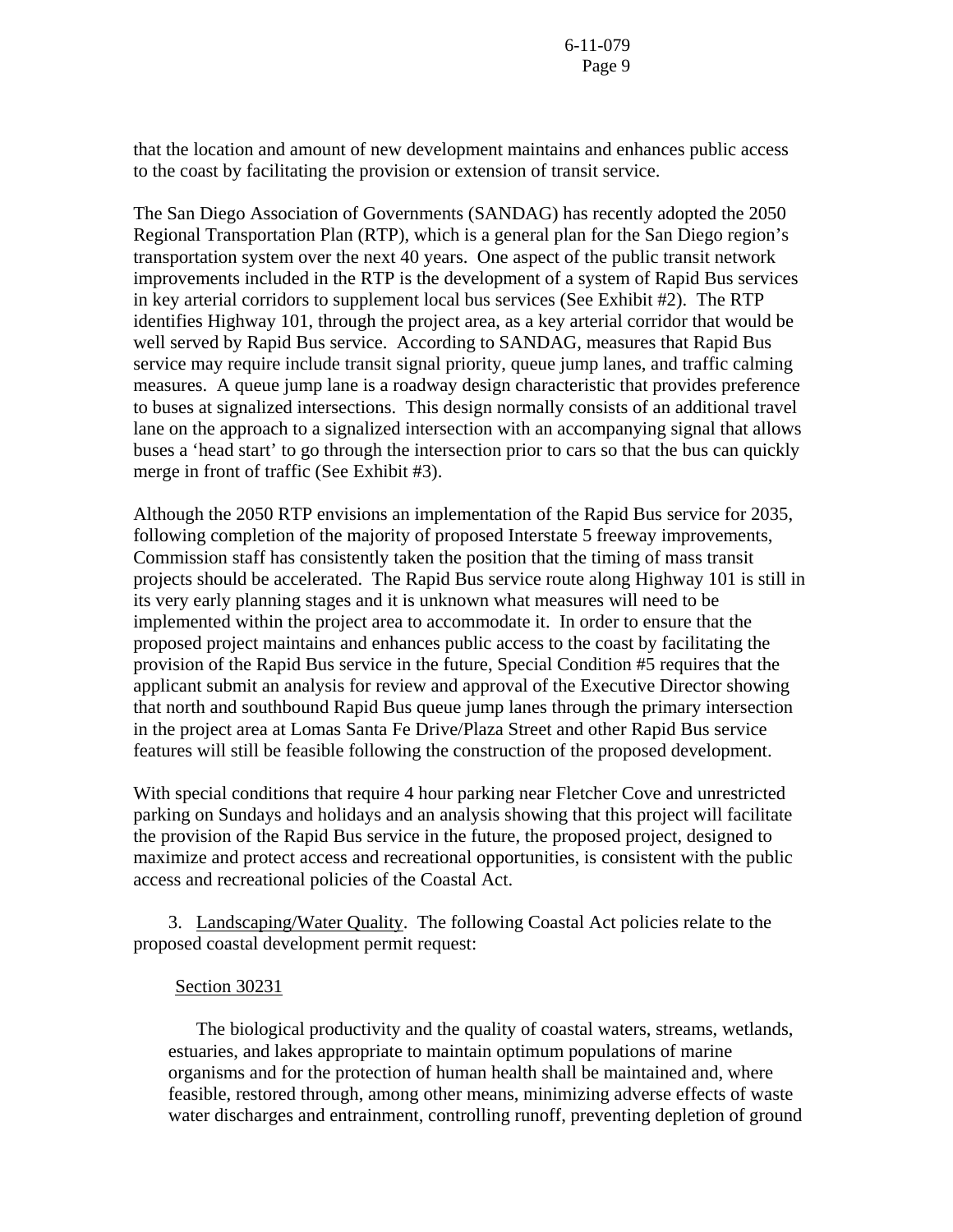water supplies and substantial interference with surface water flow, encouraging waste water reclamation, maintaining natural vegetation buffer areas that protect riparian habitats, and minimizing alteration of natural streams.

#### Section 30240

 $(\ldots)$ 

 (b) Development in areas adjacent to environmentally sensitive habitat areas and parks and recreation areas shall be sited and designed to prevent impacts which would significantly degrade those areas, and shall be compatible with the continuance of those habitat and recreation areas.

As a result of shifting the median, 33 existing trees within the median will need to be removed; however, the applicant is proposing to replace these trees with approximately 77 new trees. Because the trees being removed are located so close to the highway, they are not considered important bird nesting habitat. However, within the project boundaries there are a limited number of large trees which add to the visual quality of this coastal area. In order to most quickly replace lost aesthetic value of the 33 existing large trees that are proposed to be removed, Special Condition #2 requires that the minimum tree size at installation for at least 33 of the new median trees shall be a 24 inch box. Non-native or invasive landscaping on the subject site has the potential to impact San Elijo Lagoon to the north or San Dieguito Lagoon to the south either through runoff from the site or seeds that could be transported offsite by winds or animals. Therefore, Special Condition #2 has been attached which requires the site be landscaped with droughttolerant native and non-invasive species and that the landscaping be maintained over the lifetime of the development. In addition to beautifying this scenic highway, the use of drought tolerant native or non-invasive species will reduce the need for water and fertilizers and, thereby, reduce polluted run-off. Special Condition #3 ensures that the proposed development will not have an adverse impact on any sensitive habitat and, as conditioned, will not result in erosion or adverse impacts to water quality, as adequate drainage and runoff controls will be provided. Thus, the project, as conditioned, is consistent with the resource protection policies of Chapter 3 of the Coastal Act.

4. Visual Resources. Section 30251 of the Coastal Act states, in part:

The scenic and visual qualities of coastal areas shall be considered and protected as a resource of public importance. Permitted development shall be sited and designed to protect views to and along the ocean and scenic coastal areas, to minimize the alteration of natural land forms, to be visually compatible with the character of surrounding areas, and, where feasible, to restore and enhance visual quality in visually degraded areas…

The proposed streetscape improvements will be on Highway 101, which is designated as a state scenic highway in the Solana Beach Circulation Element. The only public view of the ocean or the shoreline that currently exists across the site is at the Lomas Santa Fe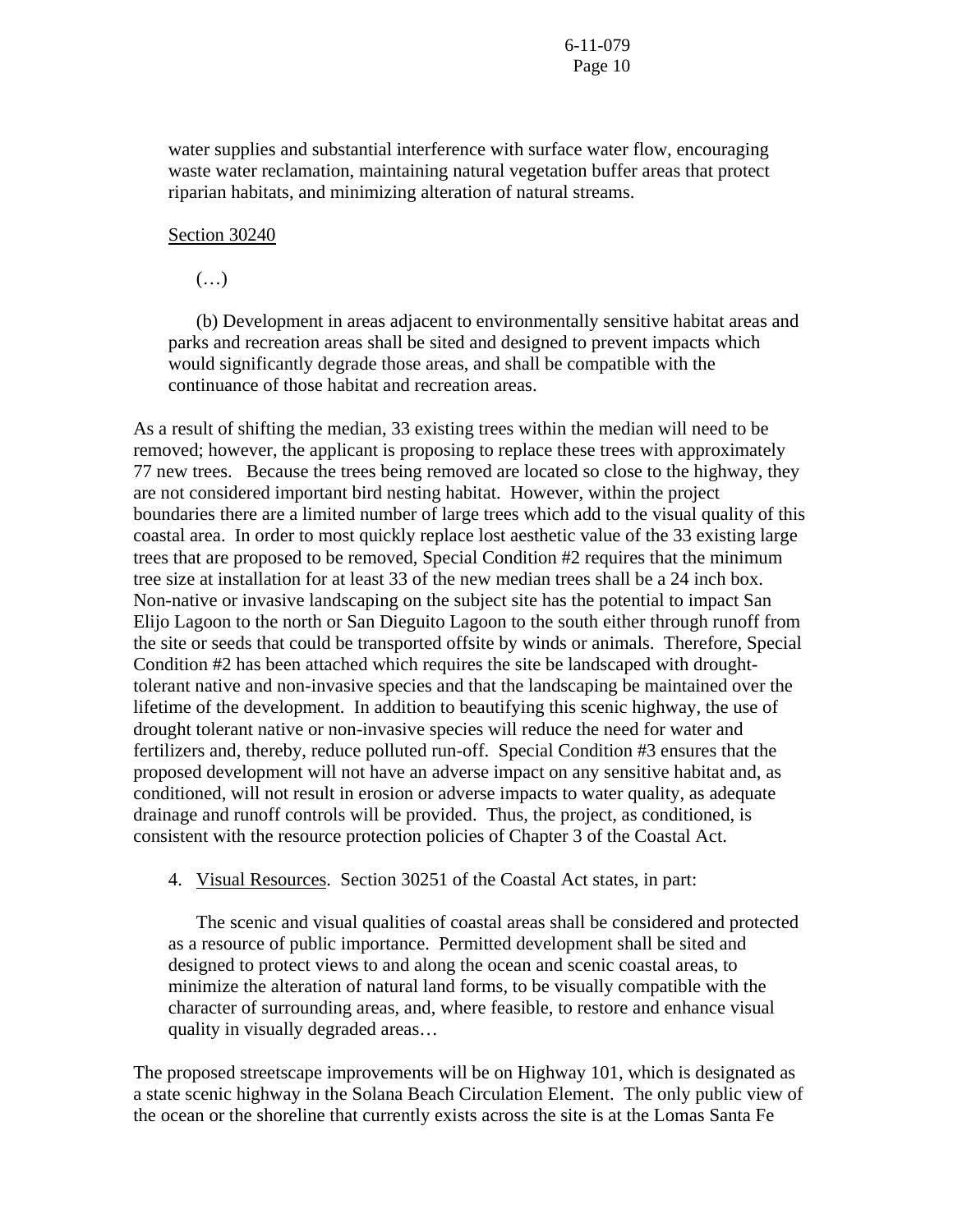Drive/Plaza Street intersection (See Exhibit #4). Nothing in the project will result in impacts to these existing views. As Highway 101 is a designated scenic highway, the Commission is concerned that advertising or other large signs could be installed which would lessen the visual compatibility of the project with the surrounding area and create a visual blight along this scenic corridor. Therefore, Special Condition #4 prohibits large signs or commercial or other advertising from being placed anywhere within the project area.

As conditioned, the proposal will not result in any adverse visual impacts and will enhance the overall visual quality of the area. Therefore, the proposed project, as conditioned, can be found to be consistent with Section 30251 of the Act.

 5. Local Coastal Program. Coastal Act section 30604(a) states that, prior to certification of a local coastal program ("LCP"), a coastal development permit can only be issued upon a finding that the proposed development is in conformity with Chapter 3 of the Act and that the permitted development will not prejudice the ability of the local government to prepare an LCP that is in conformity with Chapter 3. The City of Solana Beach does not have a certified LCP or a certified Land Use Plan. As conditioned, the proposed development is consistent with Chapter 3 of the Coastal Act. Approval of the project, as conditioned, will not prejudice the ability of the local government to prepare a Local Coastal Program that is in conformity with the provisions of Chapter 3 of the Coastal Act.

 6. Consistency with the California Environmental Quality Act (CEQA). Section 13096 of the Commission's Code of Regulations requires Commission approval of Coastal Development Permits to be supported by a finding showing the permit, as conditioned, to be consistent with any applicable requirements of the California Environmental Quality Act (CEQA). Section 21080.5(d)(2)(A) of CEQA prohibits a proposed development from being approved if there are feasible alternatives or feasible mitigation measures available which would substantially lessen any significant adverse effect which the activity may have on the environment.

The proposed project has been conditioned in order to be found consistent with the public access and visual resource policies of the Coastal Act. No impacts to sensitive environmental resources will result as part of the proposed project. As conditioned, there are no feasible alternatives or feasible mitigation measures available which would substantially lessen any significant adverse impact which the activity may have on the environment. Therefore, the Commission finds that the proposed project is the least environmentally-damaging feasible alternative and is consistent with the requirements of the Coastal Act to conform to CEQA.

#### STANDARD CONDITIONS:

1. Notice of Receipt and Acknowledgment. The permit is not valid and development shall not commence until a copy of the permit, signed by the permittee or authorized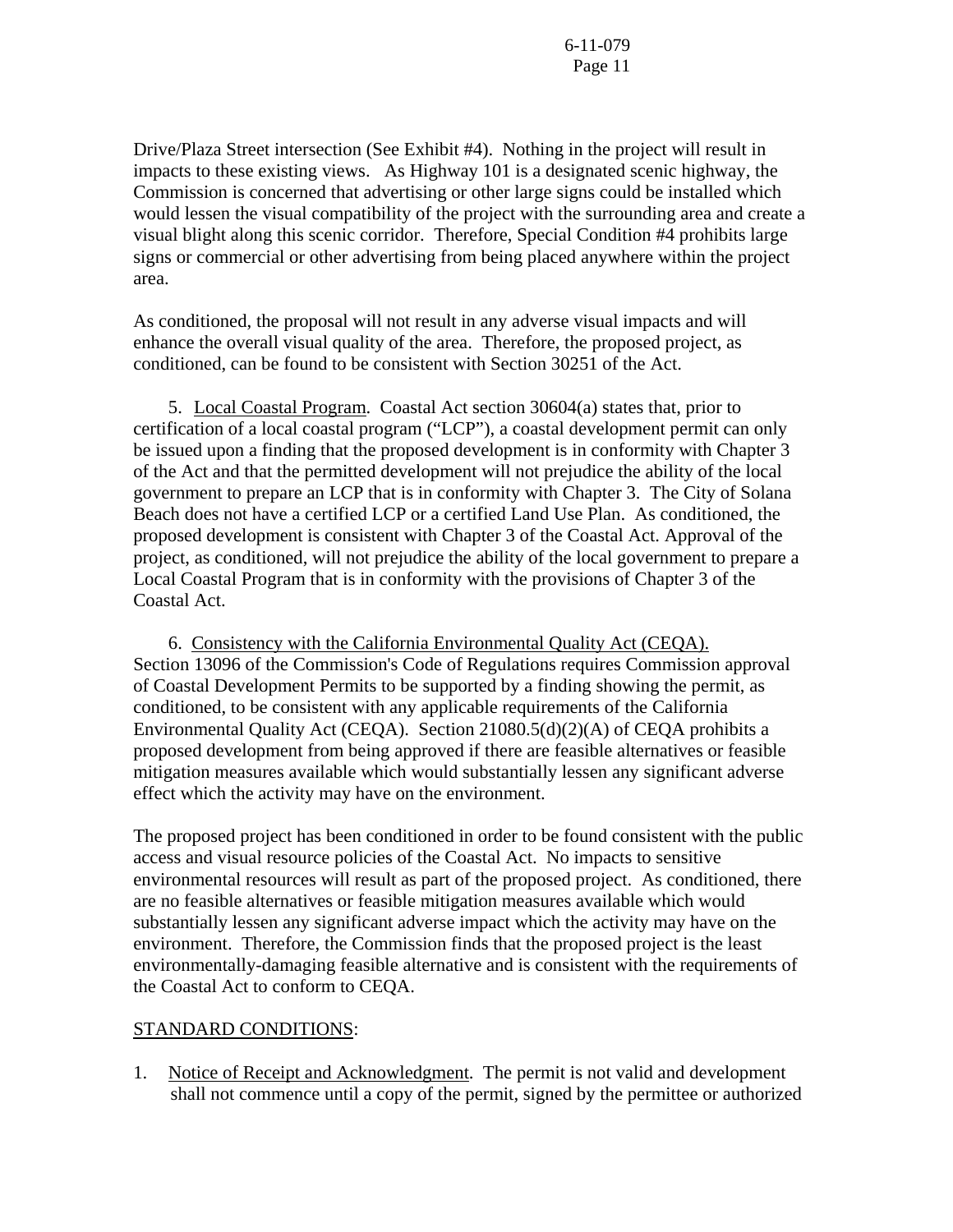agent, acknowledging receipt of the permit and acceptance of the terms and conditions, is returned to the Commission office.

- 2. Expiration. If development has not commenced, the permit will expire two years from the date on which the Commission voted on the application. Development shall be pursued in a diligent manner and completed in a reasonable period of time. Application for extension of the permit must be made prior to the expiration date.
- 3. Interpretation. Any questions of intent or interpretation of any condition will be resolved by the Executive Director or the Commission.
- 4. Assignment. The permit may be assigned to any qualified person, provided assignee files with the Commission an affidavit accepting all terms and conditions of the permit.
- 5. Terms and Conditions Run with the Land. These terms and conditions shall be perpetual, and it is the intention of the Commission and the permittee to bind all future owners and possessors of the subject property to the terms and conditions.

(G:\San Diego\Reports\2011\6-11-079 Hwy 101 Street Improvements Stf Rpt.doc)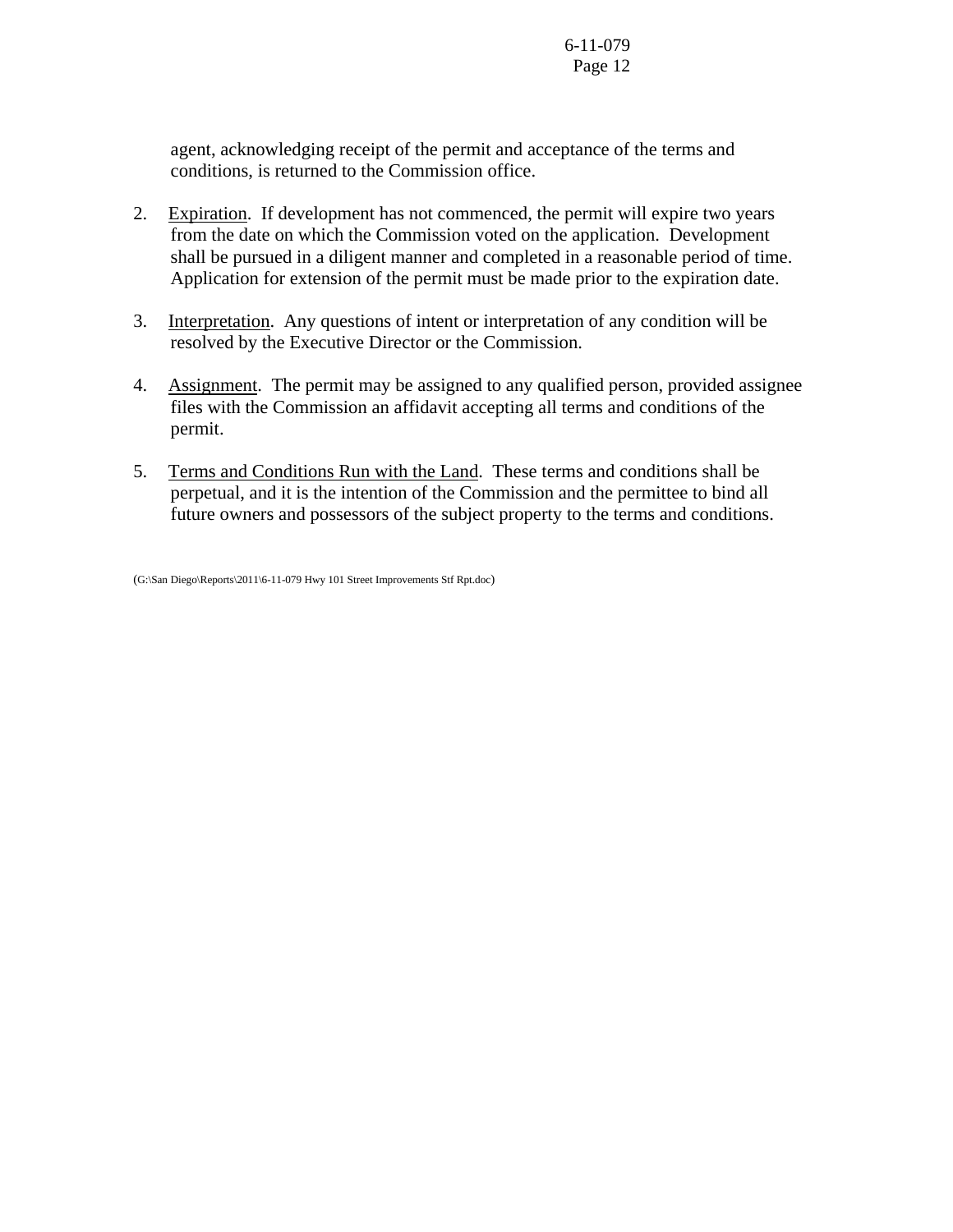## **Project Location**

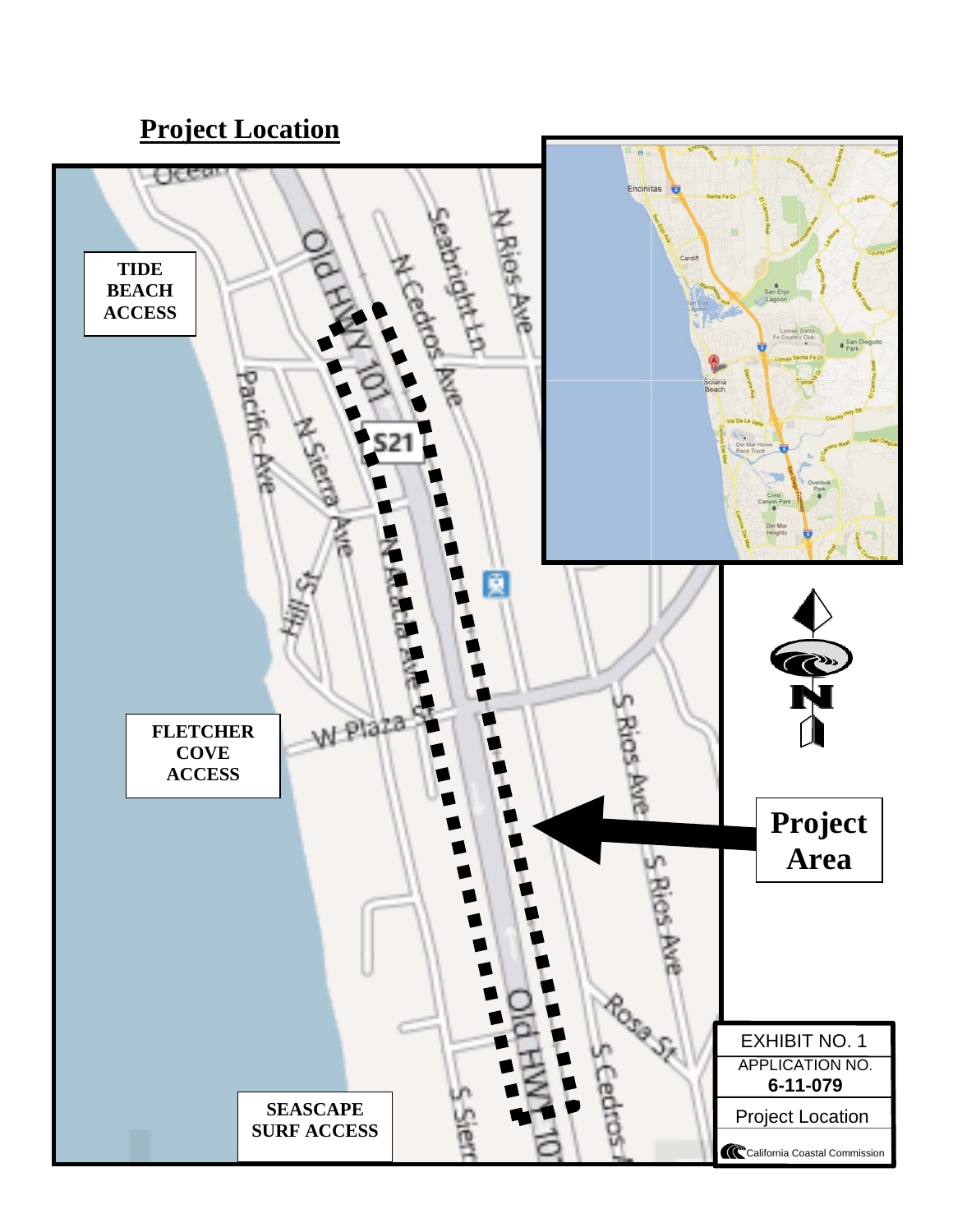

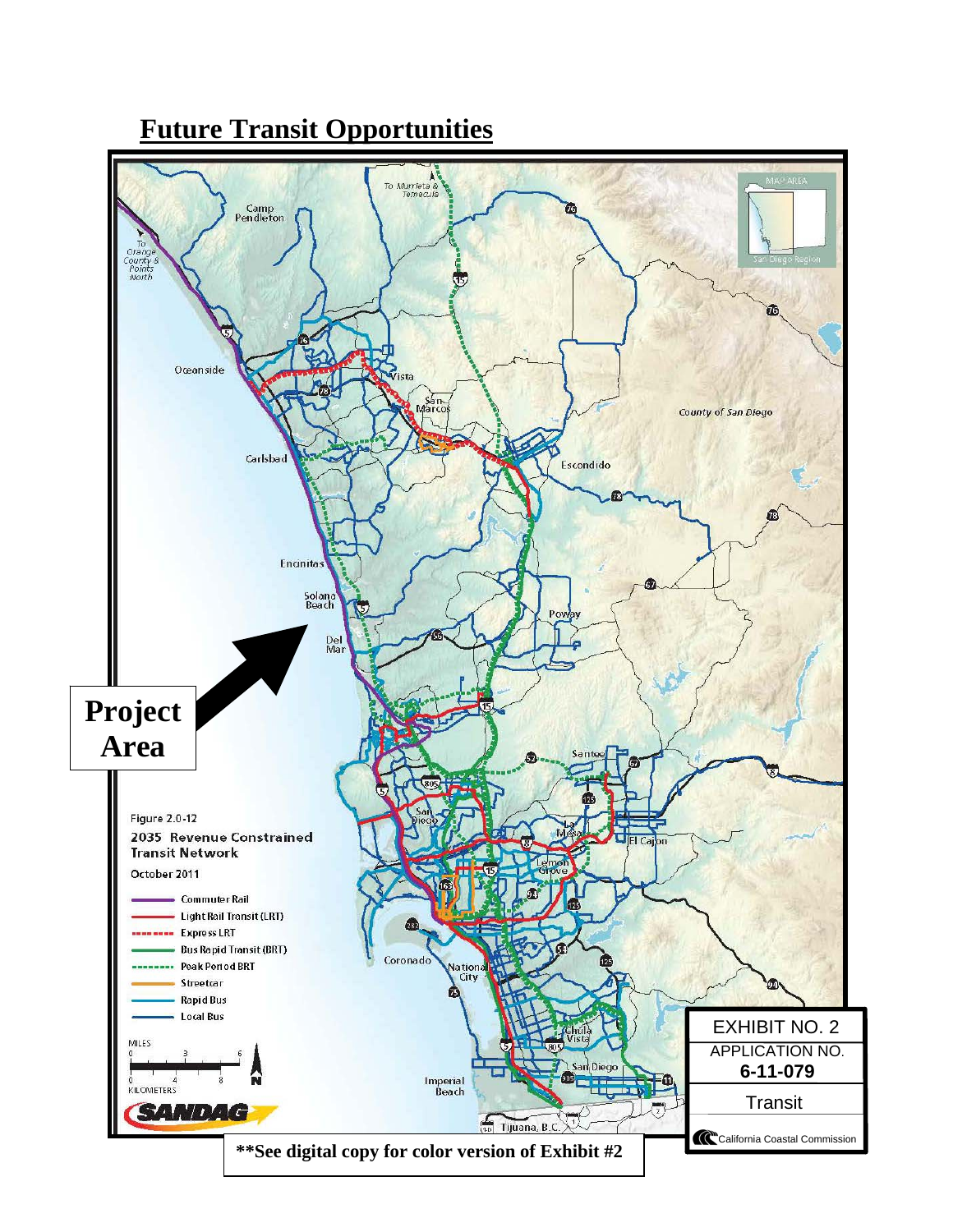## **Queue Lane Examples**